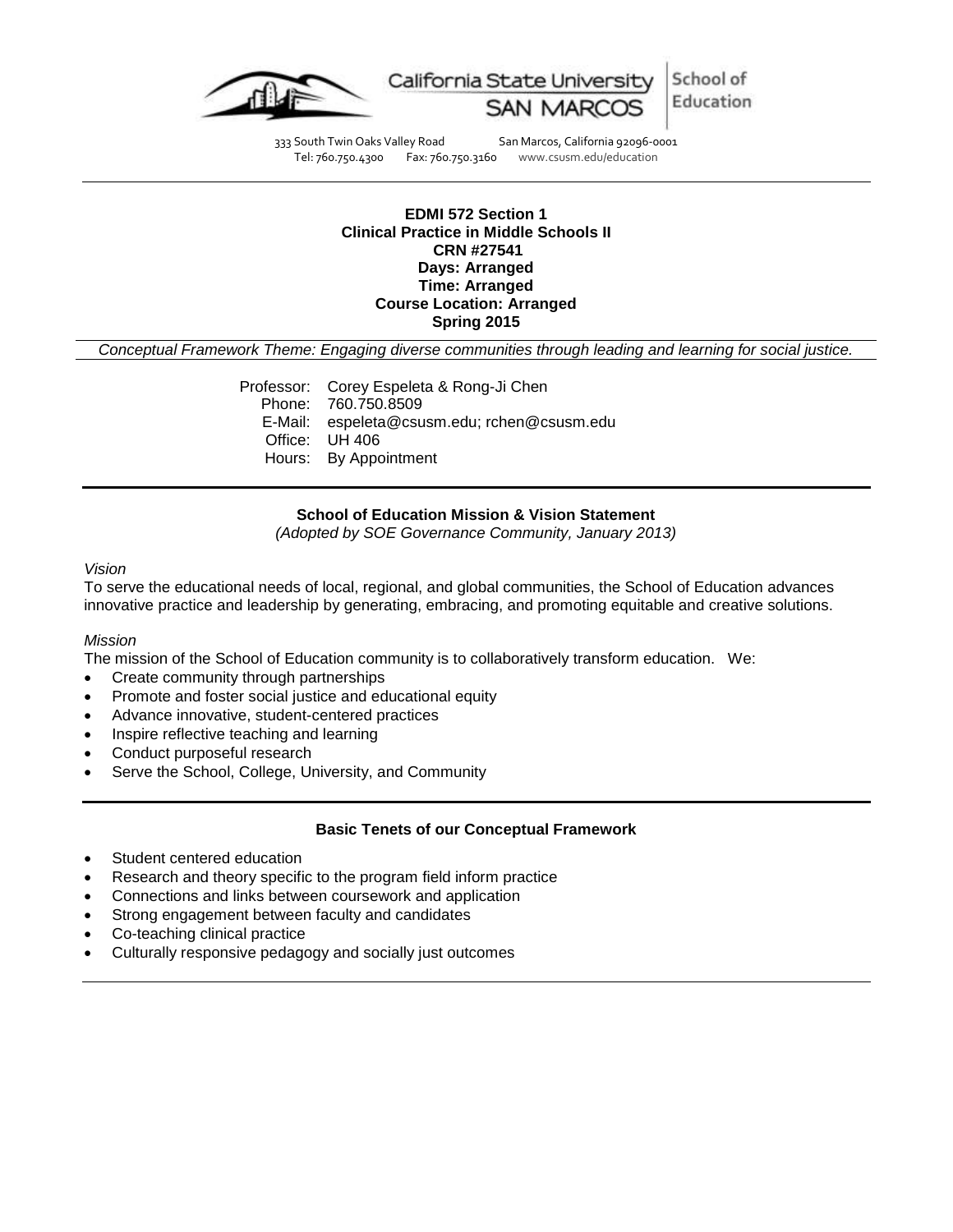# **COURSE DESCRIPTION**

Observation and teaching in selected schools under supervision of classroom teacher and university supervisor. *Graded Credit/No Credit. May not be taken for credit by students who have received credit for EDMS 561. Enrollment Restriction: Admission to the Multiple Subject Credential Program/Middle Level Emphasis.*

### **Material Needed**

Because this is a supervised clinical practice experience, the materials for this class include the *Assessment of Teacher Performance Expectations* form, the *Middle Level Professional Dispositions Rubric*, and the *Clinical Practice Summary* that may be found on the School of Education website for clinical practice. Additional materials on the website include the *Middle Level Clinical Practice*, along with other forms used in clinical practice. (www.csusm.edu/education/ClinicalPractice/HandbookML.html)

### **TaskStream Enrollment and Postings**

The School of Education uses TaskStream to manage candidates' TPE and disposition assessments. Candidates must be enrolled in TaskStream [\(www.taskstream.com\)](http://www.taskstream.com/) throughout the Middle Level Credential program(s). After enrolling, to access the Middle Level Education Program, from your home page, find the Self-Enrollment area and click the *Enter Code* button. Then enter *ML1415* as the program code. If this is the correct program, click the *Enroll* button. The Multiple Subject Full Time Program, now will show up on your TaskStream home page when you log in. Be sure to remember your enrollment name and password.

### **Authorization to Teach English Learners**

This credential program has been specifically designed to prepare teachers for the diversity of languages often encountered in California public school classrooms. The authorization to teach English learners is met through the infusion of content and experiences within the credential program, as well as additional coursework. Candidates successfully completing this program receive a credential with authorization to teach English learners. *(Approved by CCTC in SB 2042 Program Standards, August 02)*

# **CLINICAL PRACTICE STUDENT LEARNING OUTCOMES**

### **Candidates will:**

- Assess and instruct young adolescent students of various cultural and linguistic backgrounds in middle school classrooms
- Demonstrate successful performance of the Teacher Performance Expectations as assessed using the *Assessment of Teacher Performance Expectations* form
- Demonstrate successful performance of the Professional Dispositions as assessed using the *Middle Level Professional Dispositions Rubric*
- Use technology effectively to collect and analyze data about student learning and then use those data to adjust instruction accordingly

### **Student Learning Outcome Assessment Methods**

Observation by University Supervisor and On-Site Liaison of clinical performance objectives, Professional Dispositions, and Teacher Performance Expectations (TPEs)

Observations by the school-based cooperating teacher of the clinical practice performance objectives, Professional Dispositions and the Teacher Performance Expectations, (TPEs)

Completion of the Professional Dispositions rubric, the Assessment of Teacher Performance Expectations form, and Clinical Practice Summary form, summarizing performance and professional growth Both the evaluations and summary are developed with input from the Candidate's University Supervisor, Cooperating Teacher, and On-Site Liaison and signed by all parties.

### **Teacher Candidate Learning Outcomes**

Teacher Candidates will be required to complete a Teaching Performance Assessment, show proof of meeting Teacher Performance Expectations, and complete critical assessment tasks- specific assignments for this course. It is the Teacher Candidate's responsibility to understand expectations and complete assignments by stated due dates.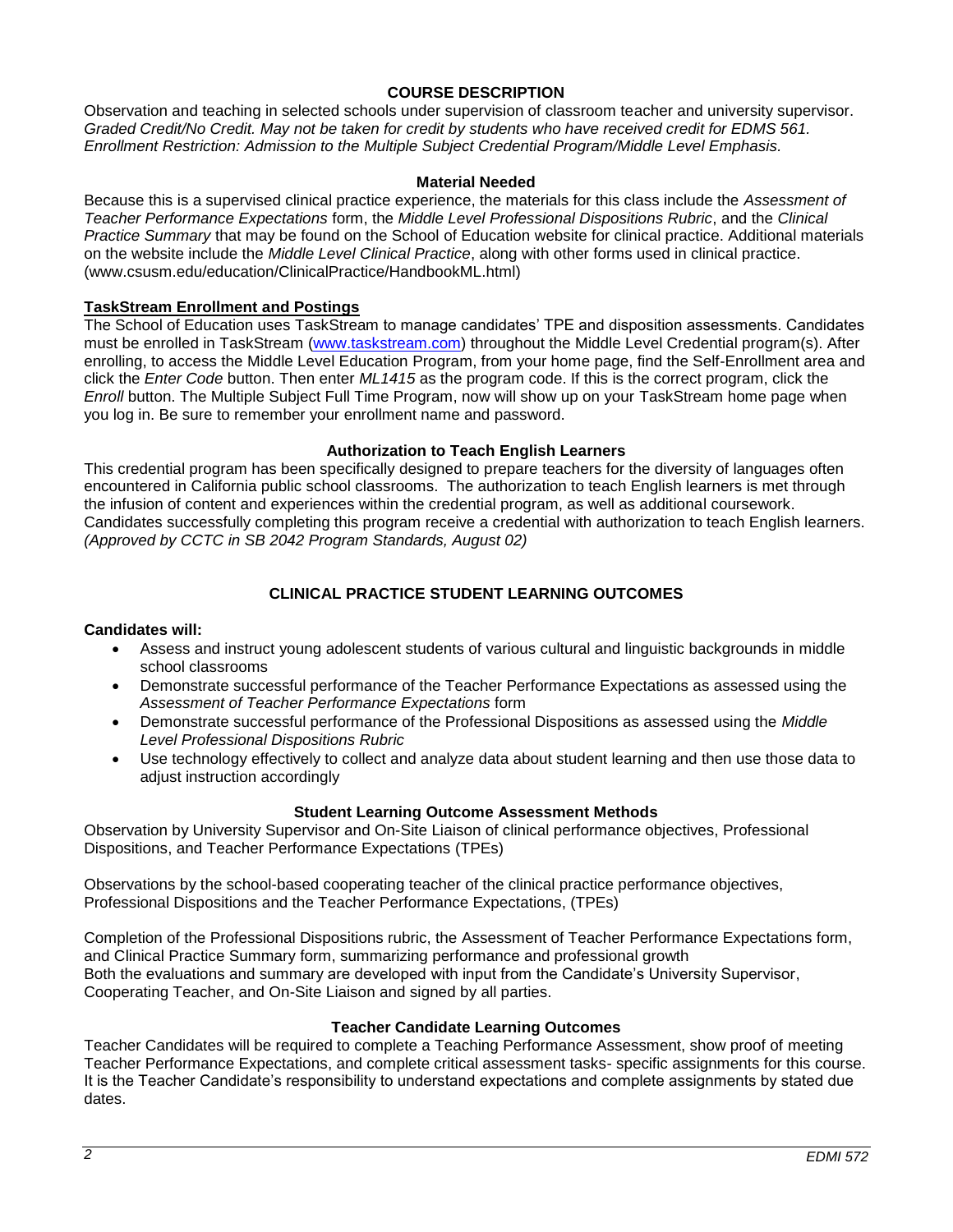### **California Teacher Performance Assessment (CalTPA)**

Beginning July 1, 2008 all California credential candidates must successfully complete a state-approved system of teacher performance assessment (TPA), to be embedded in the credential program of preparation. At CSUSM this assessment system is called the CalTPA or the TPA for short.

To assist your successful completion of the TPA, a series of informational seminars are offered over the course of the program. TPA related questions and logistical concerns are to be addressed during the seminars. Your attendance to TPA seminars will greatly contribute to your success on the assessment.

Additionally, SoE classes use common pedagogical language, lesson plans (lesson designs), and unit plans (unit designs) in order to support and ensure your success on the TPA and more importantly in your credential program.

The CalTPA Candidate Handbook, TPA seminar schedule, and other TPA support materials can be found on the SoE website:<http://www.csusm.edu/education/CalTPA/ProgramMaterialsTPA.html>

# **SUPERVISION REQUIREMENTS**

- 1. Each Teacher Candidate attends this clinical practice at their assigned school site as scheduled by program requirements and the specific school site calendar. The Candidate should adhere to the Cooperating Teacher's contract hours, attend staff meetings and other professional responsibilities, and be available to remain afterschool to plan and prepare. During the first six weeks of the semester, Candidates attend one day per week for the Observation/Participation period. During the second ten weeks of the semester, Candidates attend Monday through Thursday. They spend Fridays in their university courses.
- 2. Each Teacher Candidate in this clinical practice is observed by and meets with a University Supervisor and On-Site Liaison at least two times each to discuss his/her developing performance of the TPEs and to discuss clinical experiences in order to expand participants' knowledge of various assessment, planning and instructional strategies.
- 3. Each Teacher Candidate in this clinical practice works together with his/her Cooperating Teacher to plan and implement lessons. The Candidate plans all lessons, including the ones observed by the University Supervisor, in collaborative planning sessions. The Candidate writes a lesson plan for each of the lessons observed by the University Supervisor and On-Site Liaison and provides the University Supervisor, On-Site Liaison, and Cooperating Teacher a copy of the written lesson plan in advance, prior to teaching the lesson.
- 4. Each Teacher Candidate takes advantage of opportunities presented during this clinical practice experience to fulfill TPE 13: Professional Growth to engage in professional development activities and document the number of hours of professional development.
- 5. Each Teacher Candidate may develop a TPE portfolio binder to gather activities associated with each TPE to support their conversations about their progress with their University Supervisor, On-Site Liaison, and Cooperating Teacher. TPE binder dividers are located on the School of Education Clinical Practice website. Instead of a physical TPE binder, candidates may choose to include evidence of meeting the TPEs in the website begun in EDMI 512.
- 6. Each Teacher Candidate uses the specific enrollment code to enroll in Taskstream using to be able to access evaluations of their Professional Dispositions and TPEs.
- 7. Each Teacher Candidate integrates technology into instruction to enhance student learning and uses technology tools (such as spreadsheet/database programs or apps) or the district data management system (Schoolloop, Aeries, etc.) to collect and manage data on student learning. Work with your cooperating teacher to analyze student performance on assessments as well as attendance and discipline patterns to make adjustments to your instruction (this requirement addresses TPE 14).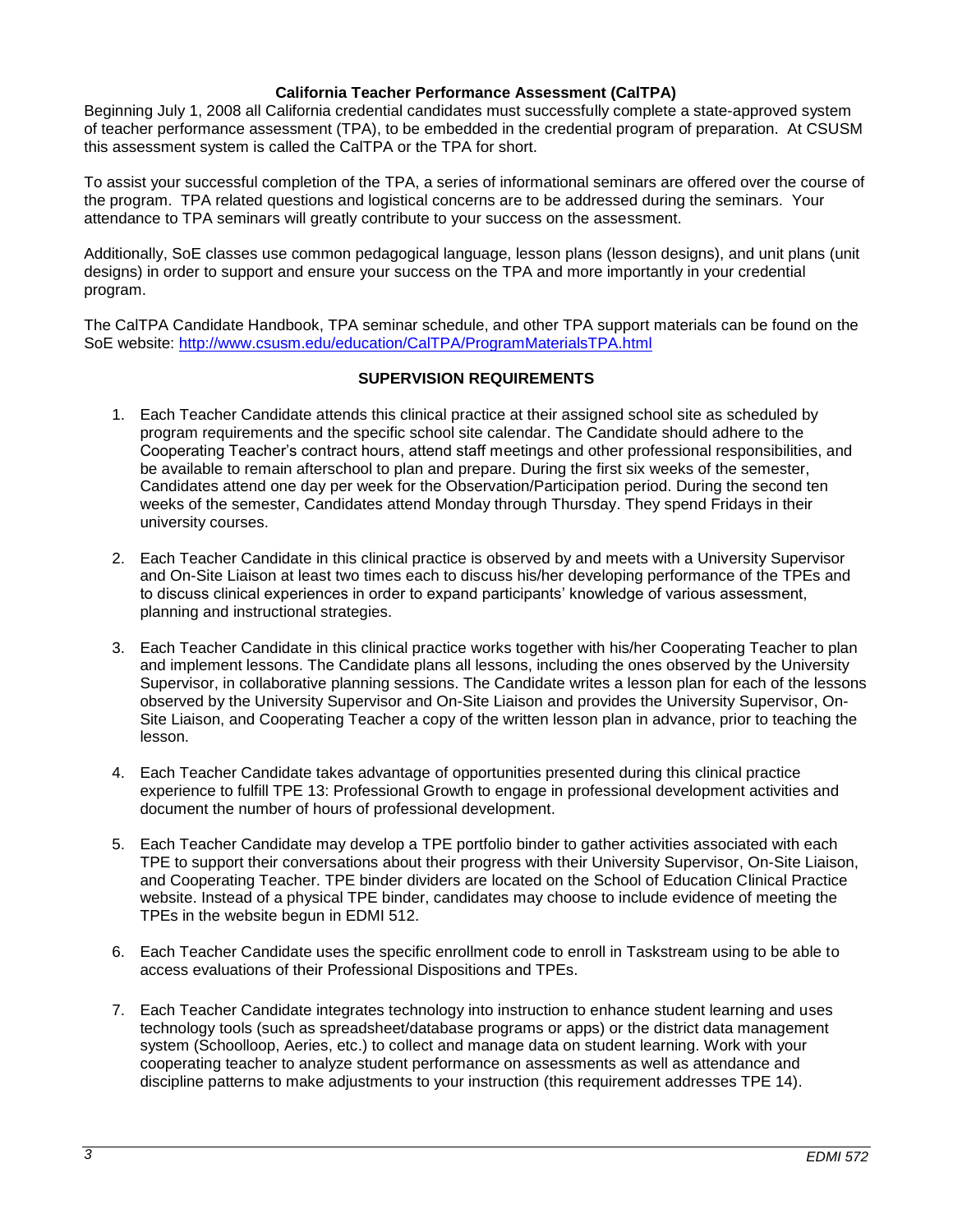# **Grading Scale**

# **Credit/No Credit**

The University Supervisor, in collaboration with the Cooperating Teacher and On-Site Liaison, completes the *Middle Level Professional Disposition Rubric*, the *Assessment of Middle Level TPEs*, and prepares a *Middle Level Clinical Practice Summary* based upon the observations of the University Supervisor, On-Site Liaison, and Cooperating Teacher. These documents are presented to the Teacher Candidate at the final meeting-conference, and all participants sign the documents. These documents serve as official verification of successful completion of Clinical Practice and are required for the University to be able to recommend a Candidate for a credential at the end of the program.

- 1. A grade of CREDIT (CR) or NO CREDIT (NC) will be assigned for clinical practice experiences by the University Supervisor. If a Teacher Candidate has not successfully met the *Middle Level Teacher Performance Expectations* at an appropriate level, ("approaching" in CPI, "meets" in CPII) or the *Middle Level Professional Dispositions* at an appropriate level ("approaching" in CPI, "meets" in CPII), the Candidate may be required to extend or repeat the experience.
- 2. If a Teacher Candidate is unsuccessful in a clinical practice experience, a grade of NO CREDIT will be given. Granting of an additional opportunity for clinical practice will be made based on the circumstances under which the original NO CREDIT was given.
- 3. Should a Teacher Candidate be in the potential situation of receiving NO CREDIT for clinical practice, the University Supervisor, On-Site Liaison, and Cooperating Teacher must complete a State of Concern (SOC) as soon as possible and provide copies to the Program Coordinator. The documentation in the SOC, the action plan, and the follow up steps to the plan are key documents that are used to verify inadequate performance in clinical practice, if the action plan is not achieved.
- 4. Should a second clinical practice experience be recommended, the Candidate must re-register for the clinical practice course prior to the new placement being made.

# **Conditions for Removal from School Site**

A candidate will be removed from the school site and a Statement of Concern documenting the situation will be written immediately if a candidate:

- 1. Endangers students or others;
- 2. Violates recognized codes of conduct, e.g. CSUSM Student Code of Conduct, CSUSM Academic Honesty Policy NEA Code of Ethics, CA Education Code Section 44932; and/or
- 3. Is dismissed from the classroom or school site by the cooperating professional or site or district administrator. (see *Statement of Concern- Guidelines* www.csusm.edu/education/ClinicalPractice/HandbookMS.html)

# **GENERAL CONSIDERATIONS**

### **Assessment of Professional Dispositions**

Assessing a Candidate's dispositions within a professional preparation program recognizes that teaching and working with learners of all ages requires not only specific content knowledge and pedagogical skills, but positive attitudes about multiple dimensions of the profession. The School of Education has identified six dispositions – social justice and equity, collaboration, critical thinking, professional ethics, reflective teaching and learning, and life-long learning - and developed an assessment rubric. For the *Middle Level Professional Dispositions* rubric, there are three levels of performance for each disposition: "*unacceptable"*, "*approaches", "meets"*. The rubric for the levels of performance offers measurable behaviors and examples for each disposition. The assessment of dispositions includes a self-assessment by the candidate and is designed to provide candidates with ongoing feedback for their growth in professional disposition. Candidates are expected to meet the level of "*meets"* during the program. See the rubric on the SoE website. (www.csusm.edu/education/ClinicalPractice/HandbookML.html)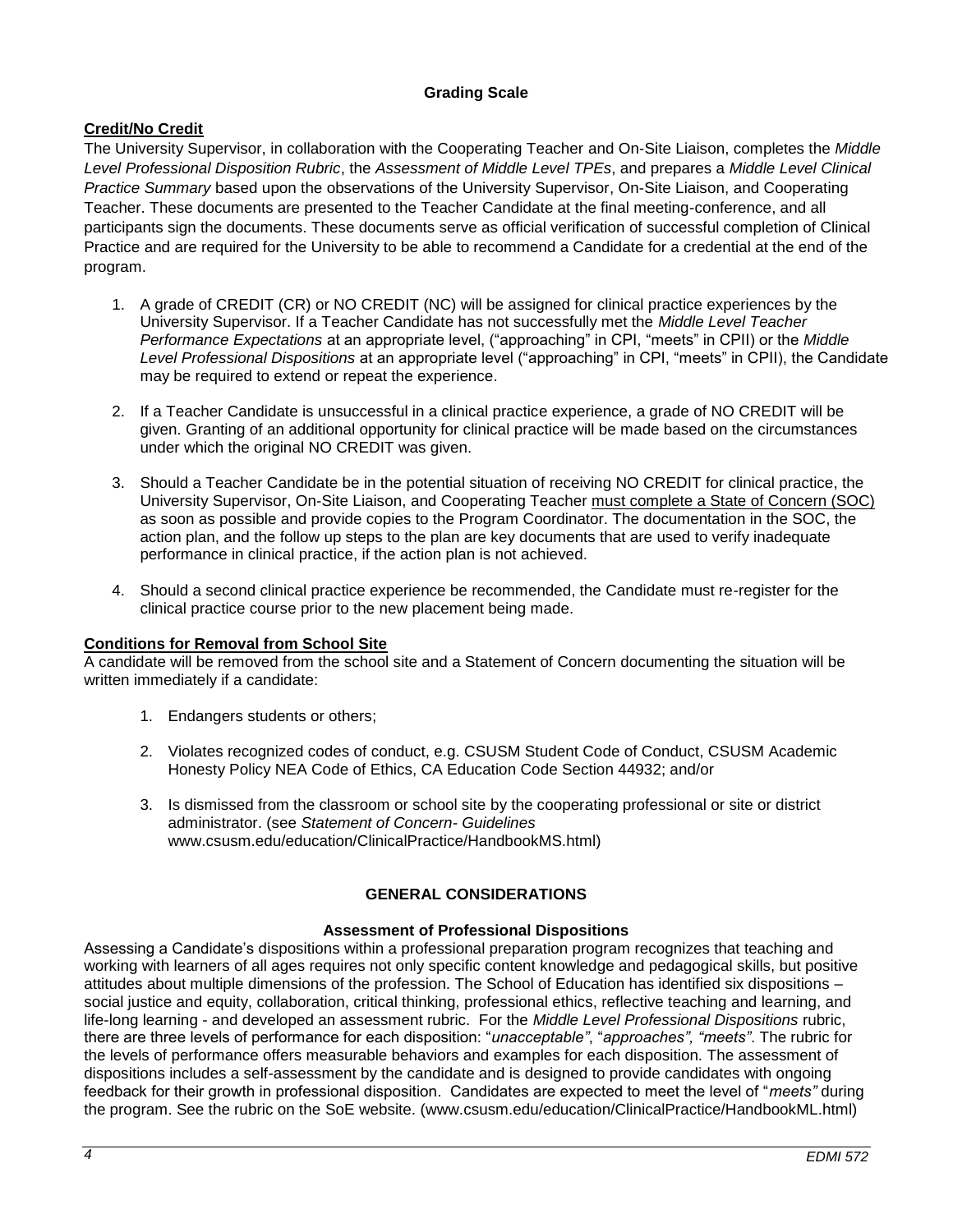### **School of Education Attendance Policy**

Due to the dynamic and interactive nature of courses in the School of Education, all candidates are expected to attend all classes and participate actively. At a minimum, candidates must attend more than 80% of class time, or s/he may not receive a passing grade for the course at the discretion of the instructor. Individual instructors may adopt more stringent attendance requirements. Should the candidate have extenuating circumstances, s/he should contact the instructor as soon as possible. *(Adopted by the COE Governance Community, December, 1997).*

### **Clinical Practice**

All teacher candidates are expected to be present at their assigned school site as scheduled by program requirements and the specific school site calendar and teaching contract. Should the teacher candidate have extenuating circumstances, s/he should contact the University Supervisor and Program Coordinator as soon as possible.

# **Students with Disabilities Requiring Reasonable Accommodations**

Candidates with disabilities who require reasonable accommodations must be approved for services by providing appropriate and recent documentation to the Office of Disable Student Services (DSS). This office is located in Craven Hall 4300, and can be contacted by phone at (760) 750-4905, or TTY (760) 750-4909. Candidates authorized by DSS to receive reasonable accommodations should meet with their instructor during office hours or, in order to ensure confidentiality, in a more private setting.

# **CSUSM Academic Honesty Policy**

"Students will be expected to adhere to standards of academic honesty and integrity, as outlined in the Student Academic Honesty Policy. All written work and oral presentation assignments must be original work. All ideas/materials that are borrowed from other sources must have appropriate references to the original sources. Any quoted material should give credit to the source and be punctuated with quotation marks.

Students are responsible for honest completion of their work including examinations. There will be no tolerance for infractions. If you believe there has been an infraction by someone in the class, please bring it to the instructor's attention. The instructor reserves the right to discipline any student for academic dishonesty in accordance with the general rules and regulations of the university. Disciplinary action may include the lowering of grades and/or the assignment of a failing grade for an exam, assignment, or the class as a whole."

Incidents of Academic Dishonesty will be reported to the Dean of Students. Sanctions at the University level may include suspension or expulsion from the University.

### **Plagiarism:**

As an educator, it is expected that each candidate will do his/her own work, and contribute equally to group projects and processes. Plagiarism or cheating is unacceptable under any circumstances. If you are in doubt about whether your work is paraphrased or plagiarized see the Plagiarism Prevention for Students website [http://library.csusm.edu/plagiarism/index.html.](http://library.csusm.edu/plagiarism/index.html) If there are questions about academic honesty, please consult the University catalog.

### **Use of Technology**

Candidates are expected to demonstrate competency in the use of various forms of technology (i.e. word processing, electronic mail, Moodle, use of the Internet, and/or multimedia presentations). Specific requirements for course assignments with regard to technology are at the discretion of the instructor. Keep a digital copy of all assignments for use in your teaching portfolio. All assignments will be submitted online, and some will be submitted in hard copy as well. Details will be given in class.

### **Electronic Communication Protocol**

Electronic correspondence is a part of your professional interactions. If you need to contact the instructor, e-mail is often the easiest way to do so. It is my intention to respond to all received e-mails in a timely manner. Please be reminded that e-mail and on-line discussions are a very specific form of communication, with their own nuances and etiquette. For instance, electronic messages sent in all upper case (or lower case) letters, major typos, or slang, often communicate more than the sender originally intended. With that said, please be mindful of all e-mail and on-line discussion messages you send to your colleagues, to faculty members in the School of